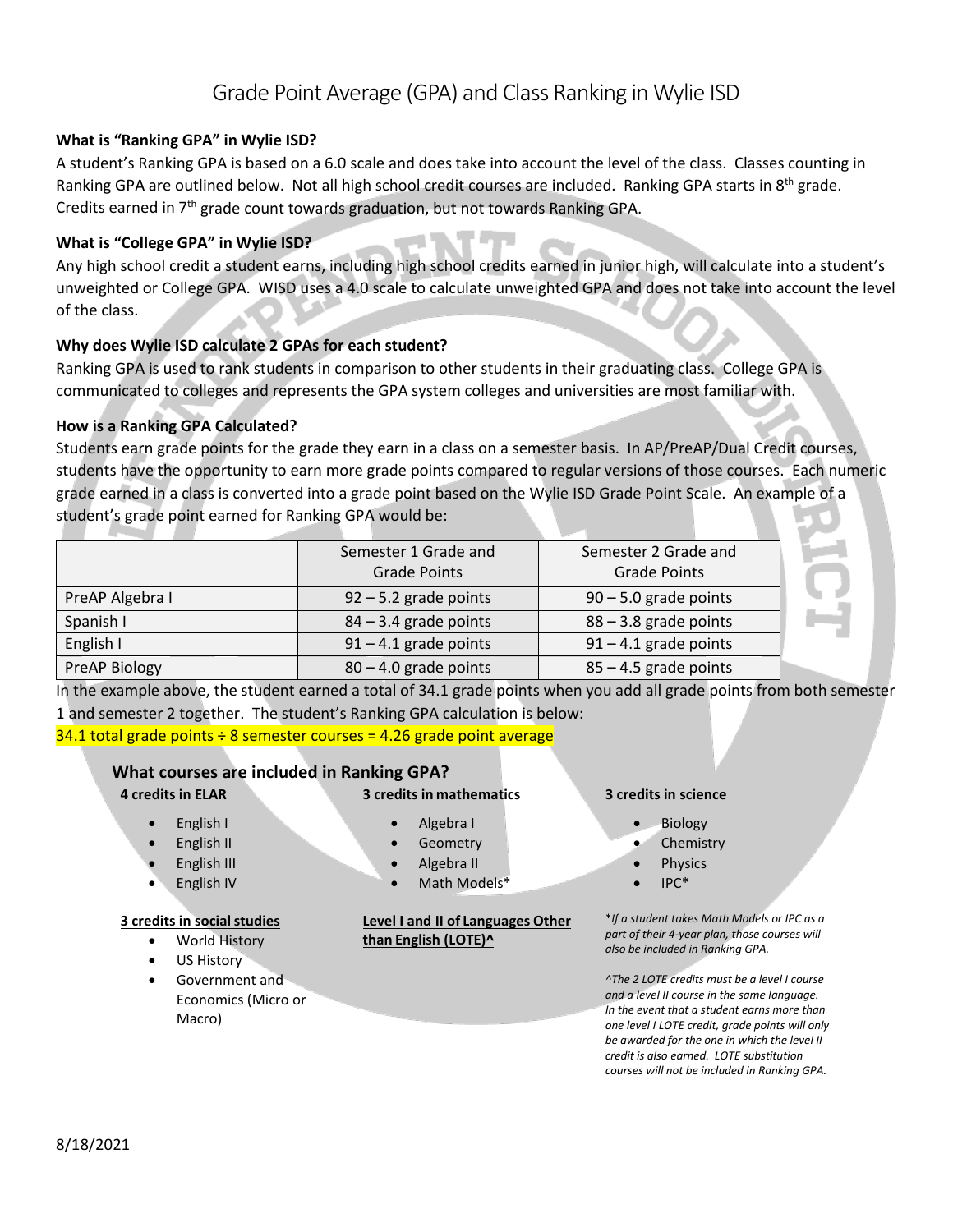| <b>Ranking GPA Scale</b> |                         |                        |                       |  |  |
|--------------------------|-------------------------|------------------------|-----------------------|--|--|
| <b>GRADE</b>             | Tier I-AP/Advanced/Dual | <b>Tier II-Regular</b> | <b>Tier III-Basic</b> |  |  |
| 100                      | $6.0\,$                 | $5.0$                  | 4.0                   |  |  |
| 99                       | 5.9                     | 4.9                    | 3.9                   |  |  |
| 98                       | 5.8                     | 4.8                    | 3.8                   |  |  |
| 97                       | $5.7$                   | 4.7                    | 3.7                   |  |  |
| 96                       | 5.6                     | 4.6                    | 3.6                   |  |  |
| 95                       | 5.5                     | 4.5                    | 3.5                   |  |  |
| 94                       | 5.4                     | 4.4                    | 3.4                   |  |  |
| 93                       | 5.3                     | 4.3                    | 3.3                   |  |  |
| 92                       | $5.2$                   | 4.2                    | 3.2                   |  |  |
| 91                       | 5.1                     | 4.1                    | $\overline{3.1}$      |  |  |
| 90                       | $5.0\,$                 | $4.0\,$                | 3.0                   |  |  |
| 89                       | 4.9                     | 3.9                    | $\overline{2.9}$      |  |  |
| 88                       | 4.8                     | 3.8                    | 2.8                   |  |  |
| 87                       | 4.7                     | 3.7                    | 2.7                   |  |  |
| 86                       | 4.6                     | 3.6                    | 2.6                   |  |  |
| 85                       | 4.5                     | 3.5                    | 2.5                   |  |  |
| 84                       | 4.4                     | $\overline{3.4}$       | 2.4                   |  |  |
| 83                       | 4.3                     | 3.3                    | 2.3                   |  |  |
| 82                       | 4.2                     | 3.2                    | 2.2                   |  |  |
| 81                       | 4.1                     | 3.1                    | $2.1\,$               |  |  |
| 80                       | 4.0                     | $\overline{3.0}$       | $\overline{2.0}$      |  |  |
| $\bf 79$                 | 3.9                     | 2.9                    | 1.9                   |  |  |
| 78                       | $3.8\,$                 | $2.8\,$                | $1.8\,$               |  |  |
| $77$                     | 3.7                     | 2.7                    | 1.7                   |  |  |
| $76\,$                   | 3.6                     | $2.6\,$                | $1.6\,$               |  |  |
| 75                       | 3.5                     | $2.5\,$                | $1.5\,$               |  |  |
| $74$                     | 3.4                     | $2.4\,$                | $1.4\,$               |  |  |
| 73                       | 3.3                     | 2.3                    | $1.3\,$               |  |  |
| 72                       | $3.2$                   | $2.2$                  | 1.2                   |  |  |
| $71$                     | 3.1                     | $2.1$                  | $1.1\,$               |  |  |
| $70\,$                   | 3.0                     | $2.0\,$                | $1.0\,$               |  |  |
| $<70\,$                  | No Grade Points         | No Grade Points        | No Grade Points       |  |  |